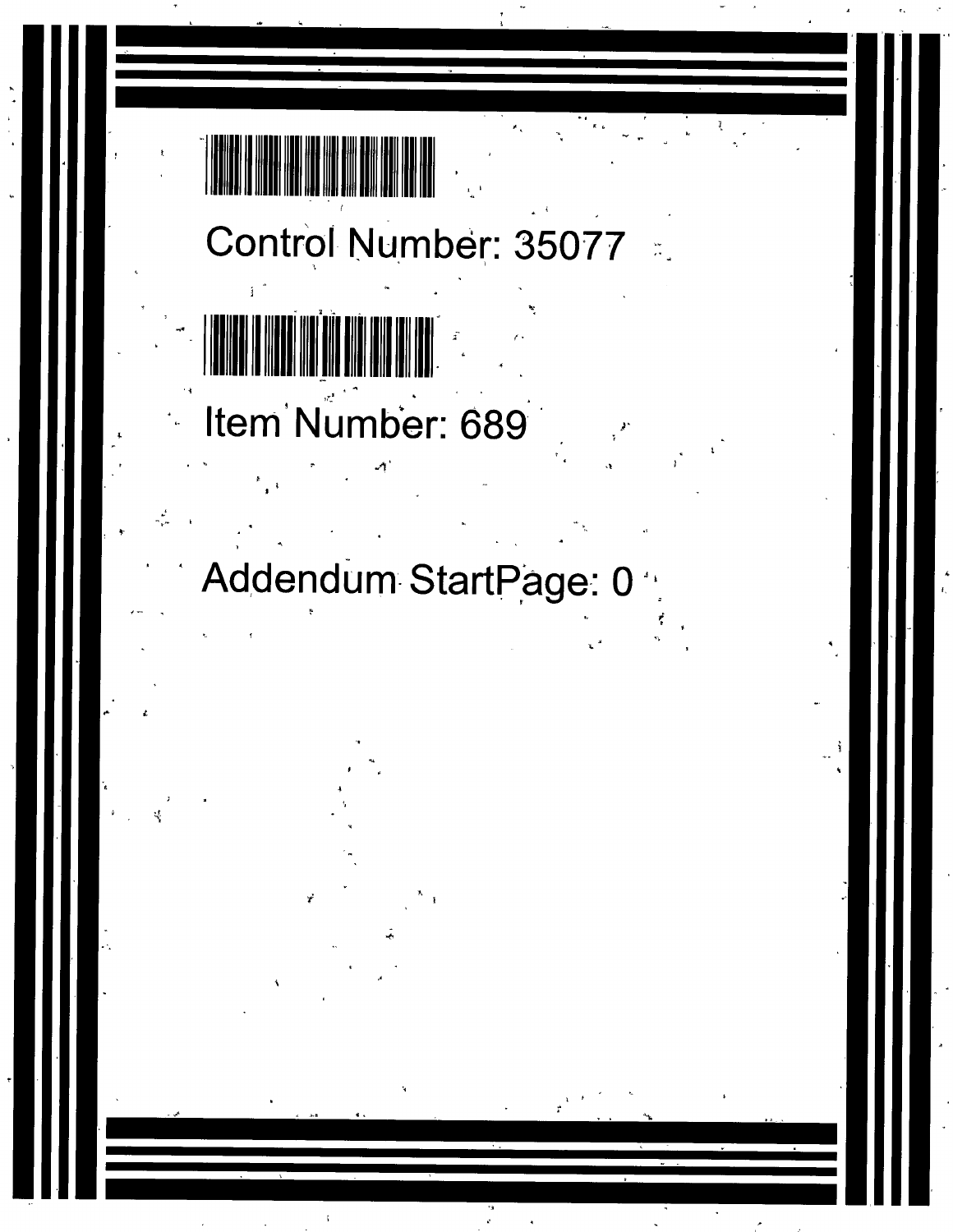

RÉCEIVED.

2016 OEC —2 PM 1: 25 PUBLIC UTILITY COMMISSION<br>FILING CLERK

**Sharyland Utilities, L.P.**  600 Congress Avenue, Suite 2000 Austin, Texas 78701 (512) 721-2661 Fax: (512) 322-9233

December 2, 2016

Lisa Clark, Filing Clerk Public Utility Commission of Texas 1701 Congress Avenue P.O. Box 13326 Austin, TX 78711-3326

> Re: Project No. 35077 - Amendment No. 3 to the Generation Interconnection Agreement between Sharyland Utilities, L.P. and Horizon Wind Energy Panhandle I LLC

Dear Ms. Clark:

Please find enclosed Amendment No. 3 to the Generation Interconnection Agreement (Agreement) between Sharyland Utilities, L.P. and Horizon Wind Energy Panhandle I LLC for filing with the Public Utility Commission of. Texas pursuant to P.U.C. SUBST. R. 25.195(e). The underlying Agreement, dated February 14, 2014, was filed in this project on March 18, 2014. Amendments No. 1 and No. 2 to the Agreement were filed in this project on June 8, 2015 and June 22, 2016, respectively. This Amendment No. 3 sets forth amended Exhibit B to the Agreement.

Sincerely,

Alicia Rigler *Counsel for Sharyland Utilities, L.P.* 

Enclosure

1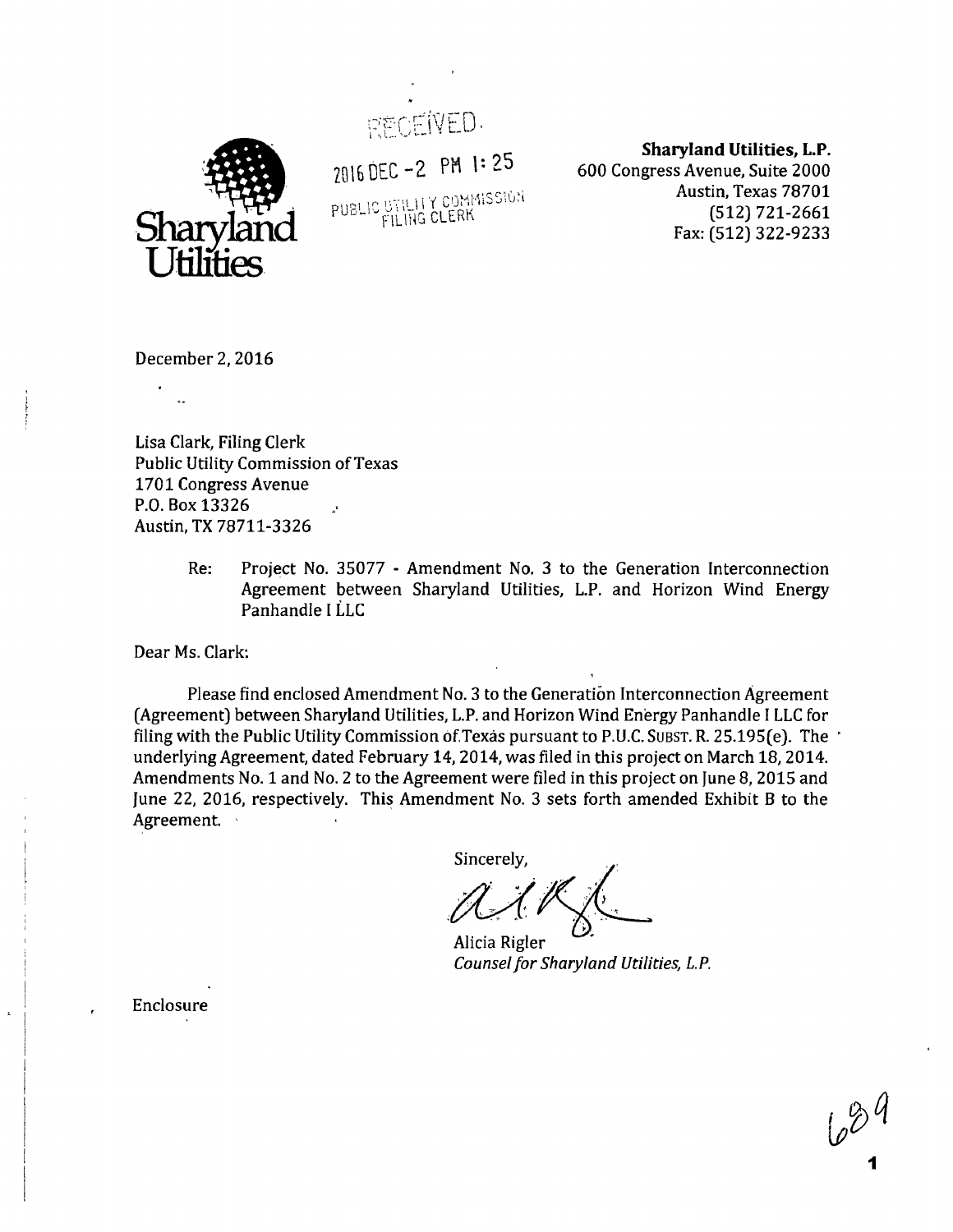

 $\ddot{\mathbf{r}}$ 

**Project No. 35077** 

**Amendment No. 3** 

**to the** 

 $\ddot{\phantom{1}}$ 

### **ERCOT STANDARD GENERATION INTERCONNECTION AGREEMENT**

**Between** 

**Sharyland Utilities, L.P.** 

**and** 

**Horizon Wind Energy Panhandle I LLC** 

**September 15, 2016** 

 $n^{2}$ 

 $\mathbf{I}$ 

 $\frac{1}{2}$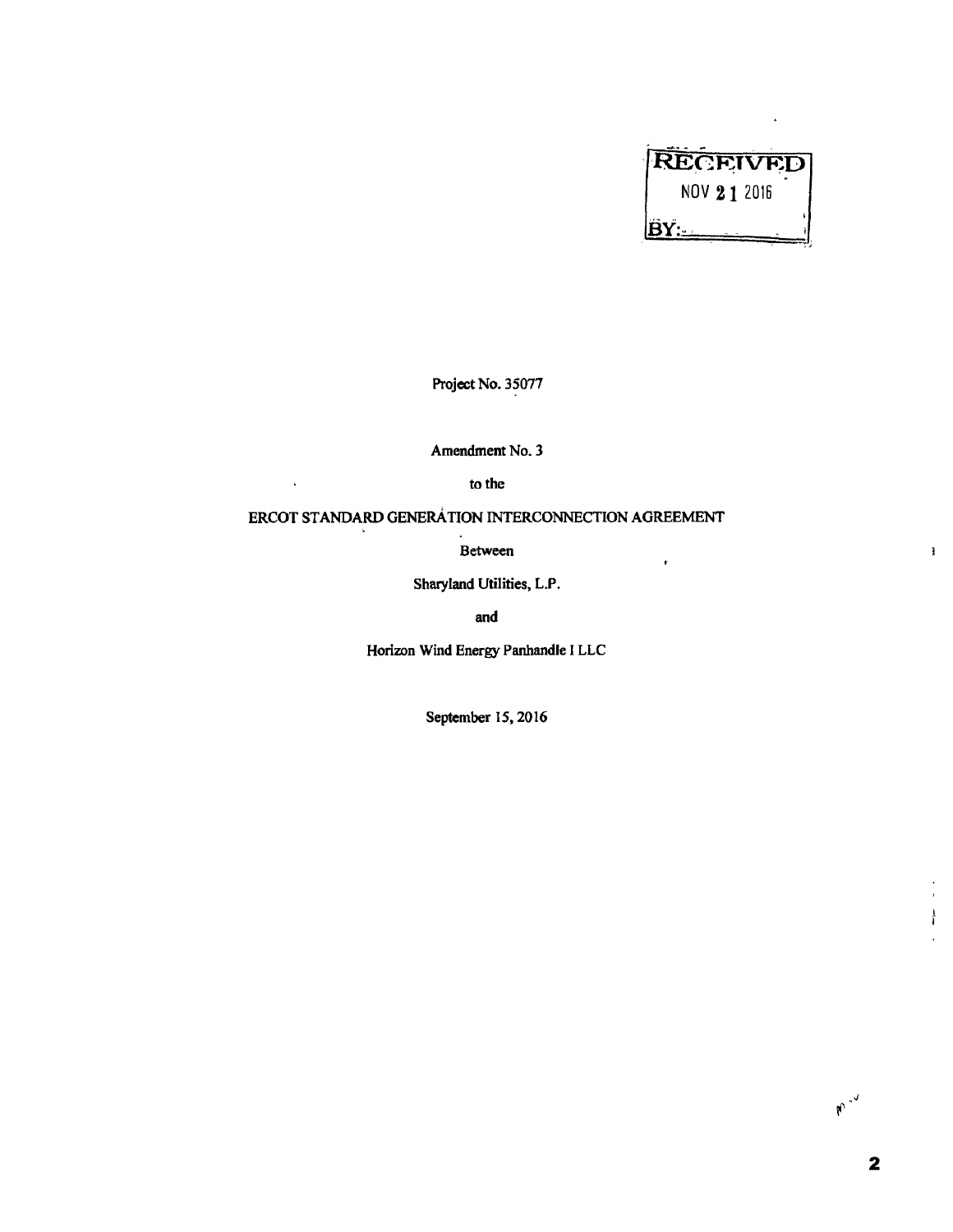#### AMENDMENT NO. 3 TO THE ERCOT STANDARD GENERATION INTERCONNECTION AGREEMENT **BETWEEN** SHARYLAND UTILITIES, L.P. AND HORIZON WIND ENERGY PANHANDLE I LLC

This Amendment No. 3 to the ERCOT Standard Generation Interconnection Agreement between Sharyland Utilities, L.P. and Horizon Wind Energy Panhandle I LLC ("Amendment") is entered into on October 20, 2016 but dated effective as of September 15, 2016 (the "Effective Date"), by and between Sharyland Utilities, L.P ("Transmission Service Provider"), and Horizon Wind Energy Panhandle I LLC ("Generator"), hereinafter sometimes referred to individually as "Party" and collectively as "Parties."

#### **WITNESSETH**

WHEREAS, Transmission Service Provider and Generator are parties to that certain ERCOT Standard Generation Interconnection Agreement, dated as of February 14, 2014 (as amended, the "Interconnection Agreement");

WHEREAS, the Interconnection Agreement provides terms and conditions that allow for amendment of the Interconnection Agreement as mutually agreed by the Parties;

WHEREAS, the Generator has requested to change the Time Schedule (Exhibit B);

WHEREAS, the Parties intend to amend the Interconnection Agreement in accordance with the terms and conditions provided herein.

NOW, THEREFORE, in consideration of the foregoing premises and the mutual covenants set forth herein, the Parties agree as follows:

#### Ê. CAPITALIZED TERMS

Unless expressly referenced and modified herein, capitalized terms used but not otherwise defined herein shall have the meanings specified in the Interconnection Agreement.

#### 11. AMENDMENT TO THE AGREEMENT

1. The terms of this Amendment shall become effective on the date first written above, subject to Governmental Authority approval, if required.

2. Exhibit "B" (Time Schedule) to the Interconnection Agreement is hereby replaced in its entirety with Exhibit "B" attached hereto as Attachment A.

#### 111. RATIFICATION OF OTHER TERMS

ų.

All other terms and conditions of the Interconnection Agreement that are not specifically amended by this Amendment, including the remaining Exhibits, shall remain unchanged and are hereby ratified by the Parties and shall continue to be in full force and effect.

Sharyland Utilities, L.P. — Horizon Wind Energy Panhandle **I** LLC Amendment No. 3, IA

3

ŧ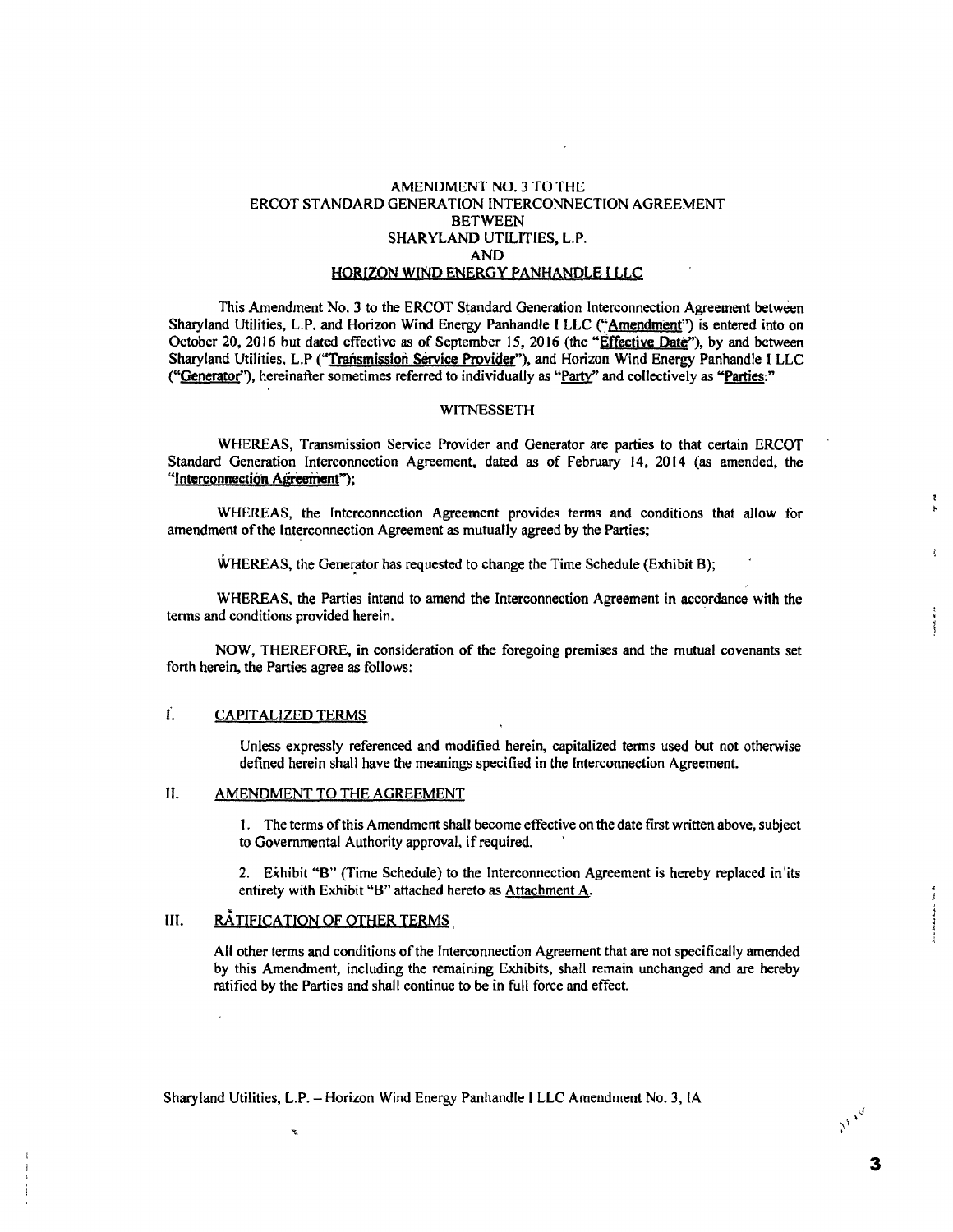#### **IV. MULTIPLE COUNTERPARTS**

 $\mathbf{r}$ 

 $\frac{1}{2}$ 

**This Amendment may be executed in two or more counterparts, each of which is deemed an original, but all constitute one and the same instrument. Each of the persons signing below represents and warrants that he or she is authorized to execute this Arnendment on behalf of the Party indicated.** 

 $\ddot{\phantom{a}}$ 

*(Sighature page to follow]* 

**Sharyland Utilities, L.P. — Horizon Wind Energy Panhandle I LLC Amendment No. 3, IA** 

.,

 $\mathbb{M}^{\mathcal{A}}$ 

 $\mathbf{r}$ 

 $\bullet$ 

j  $\mathbf{f}$ 

 $\ddot{\phantom{a}}$ 

 $\mathbf{I}$  $\bar{\mathbf{r}}$ 

 $\mathbf{I}$  $\mathbf{1}$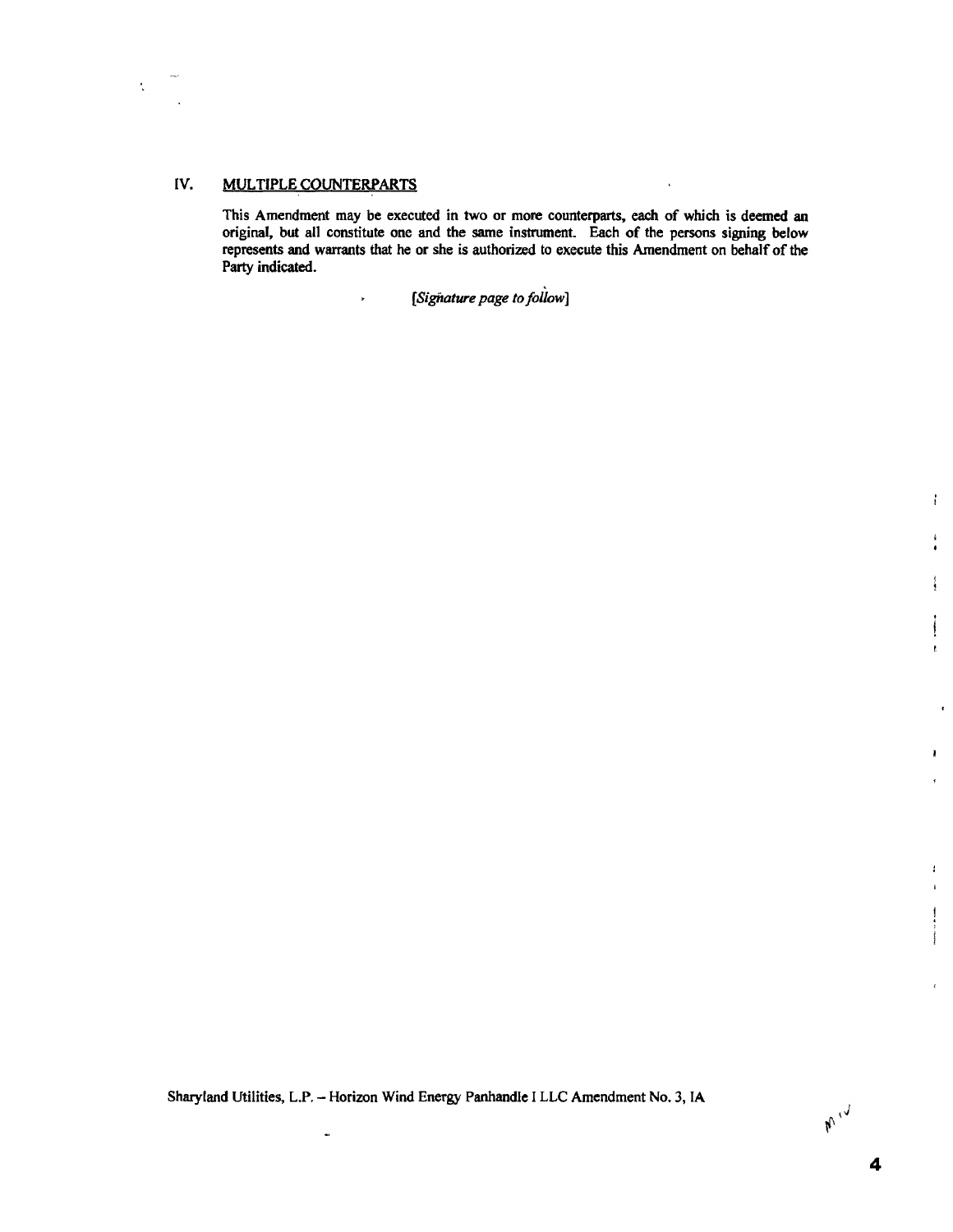IN WITNESS WHEREOF, the Parties have caused their authorized representatives to execute this Amendment effective as of the Effective Date, to be duly executed by the persons set forth below in their respective capacities.

**Sharyland Utilities, L.P.** 

By: Mark E. Caskey, P.E. President

Date: *Not.* 7, 2016

#### **Horizon Wind Energy Panhandle I LLC**

By: Name: Title: By: Name: Title: **10 iv** Date:

Sharyland Utilities, L.P. — Horizon Wind Energy Panhandle I LLC Amendment No. 3, IA

 $\epsilon$  $\pmb{\mathfrak{c}}$ 

 $\ddot{\bullet}$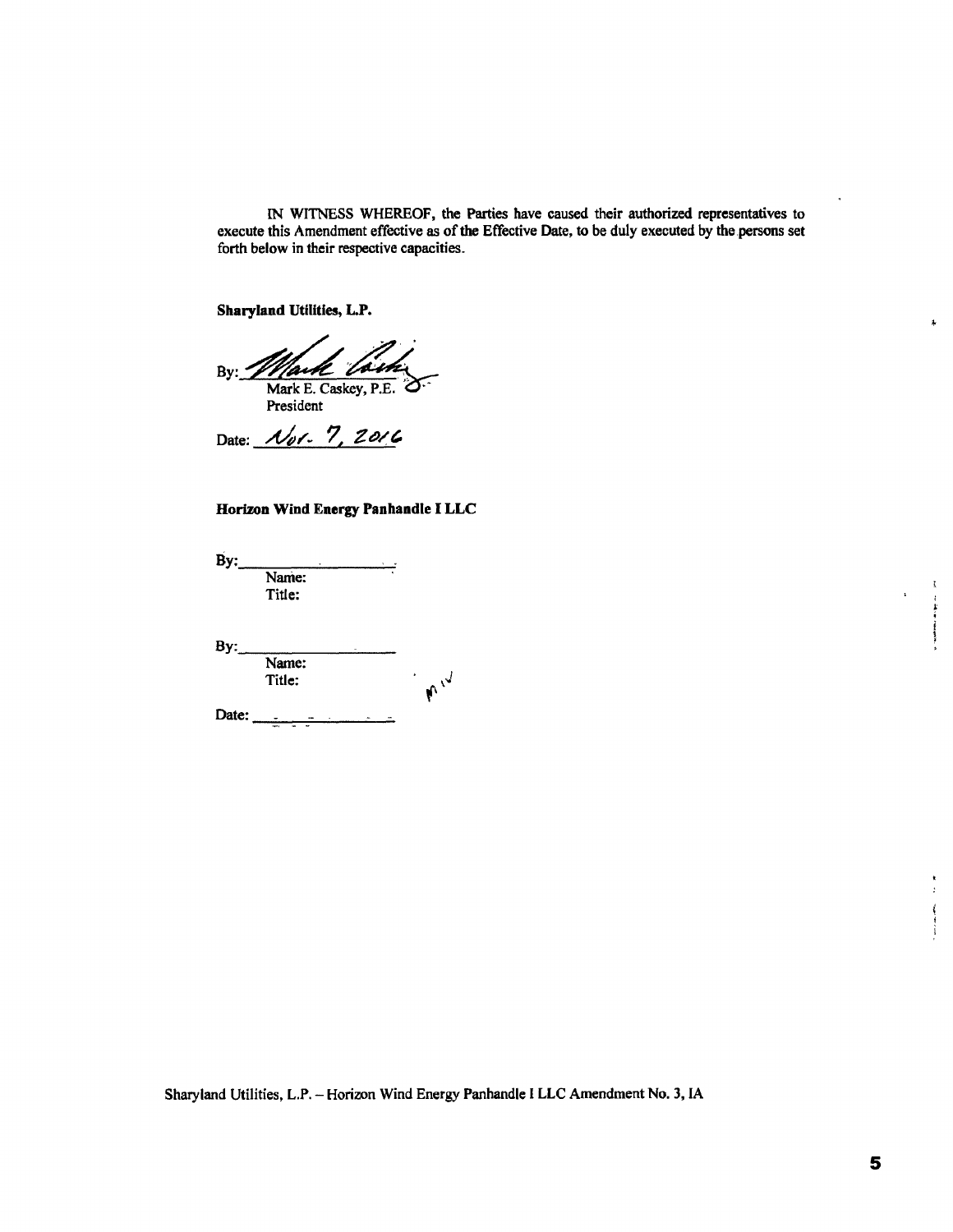IN WITNESS WHEREOF, the Parties have caused their authorized representatives to execute this Amendment effective as of the Effective Date, to be duly executed by the persons set forth below in their respective capacities.

**Sharyland Utilities, L.P.** 

**By:** 

Mark **E.** Caskey, P.E. President

Date:

**Horizon Wind Energy Panhandle I LLC** 

Bv **n Hayes**  Name: **Executive Vice President,**  Title: **sset Operations**  By: Name: Gabriel Alonso Imaz<sup>y</sup><br>Chief Executive Officer **Title:** Date:

Sharyland Utilities, L.P. — Horizon Wind Energy Panhandle **I** LLC Amendment No. 3, IA